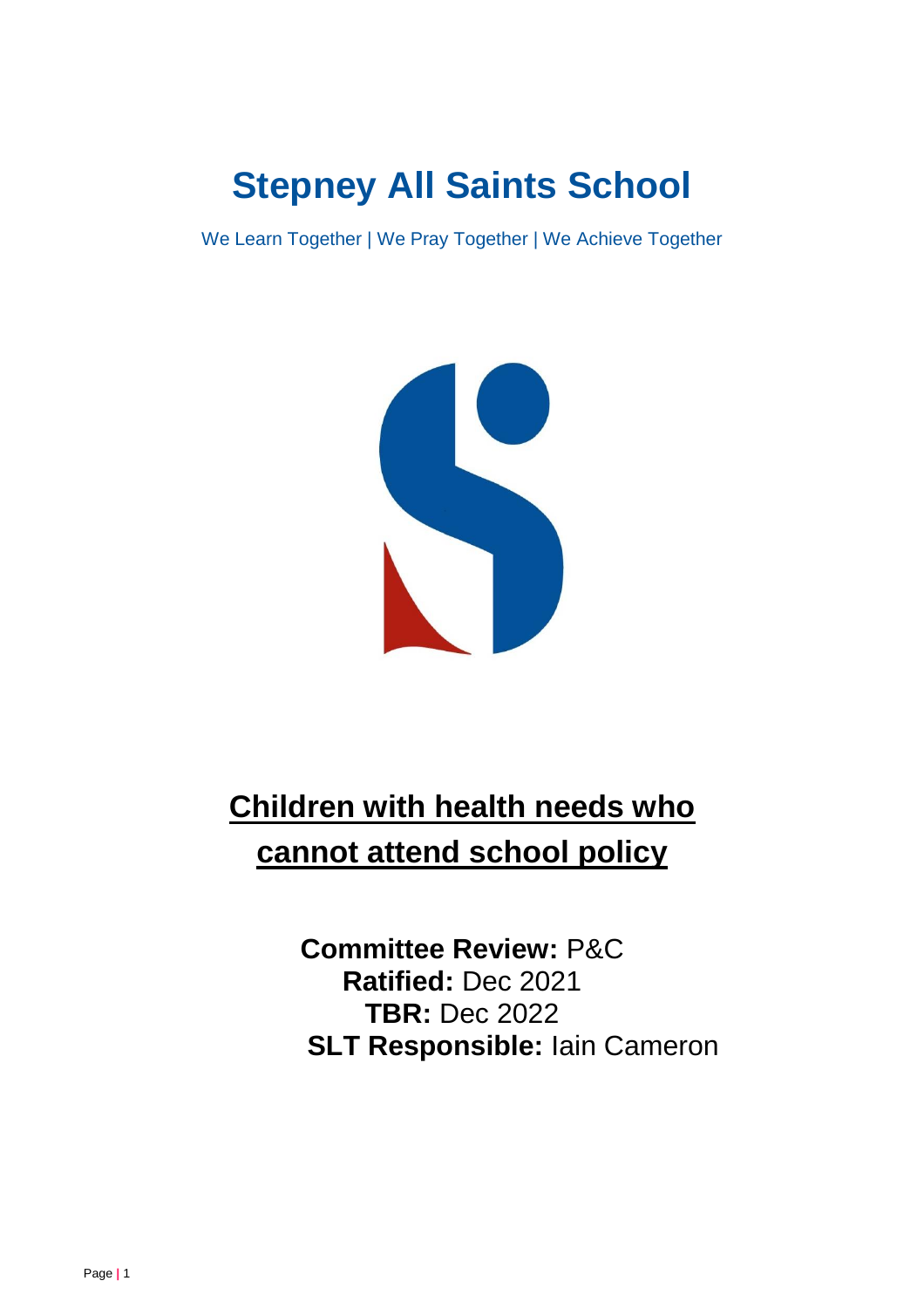### **Contents**

#### <span id="page-1-0"></span>**1. Aims**

This policy aims to ensure that:

- Suitable education is arranged for students on roll who cannot attend school due to health needs
- Students, staff and parents understand what the school is responsible for when this education is being provided by the local authority

#### <span id="page-1-1"></span>**2. Legislation and guidance**

This policy reflects the requirements of the [Education Act 1996](http://www.legislation.gov.uk/ukpga/1996/56/section/19)

It also based on guidance provided by our local authority. Guidance/advice is updated on a regular basis depending on the complexity of the issue. As and when it is updated this school will follow e.g. in the event of a local, national or global pandemic.

#### <span id="page-1-2"></span>**3. The responsibilities of the school**

#### **3.1 If the school makes arrangements**

Initially, the school will attempt to make arrangements to deliver suitable education for children with health needs who cannot attend school. These arrangements will be put in place on a case by case basis.

The arrangements include:

- The Head of Year and the link Senior Leadership Team member having responsibility for coordinating the educational provision
- Where possible work will be set for the student to complete. This will be hard copies of work, online learning or a combination of these
- If a student is hospitalised we will liaise with the hospital school regarding work set, marked, exam entries and exam arrangements

At all times school staff will work in conjunction with parents/carers regarding these arrangements. Information relating to long term medical care at home and/or in hospital will be shared with the school's Attendance Welfare Advisor.

#### **3.2 If the local authority makes arrangements**

If the school can't make suitable arrangements, Tower Hamlets will become responsible for arranging suitable education for these children.